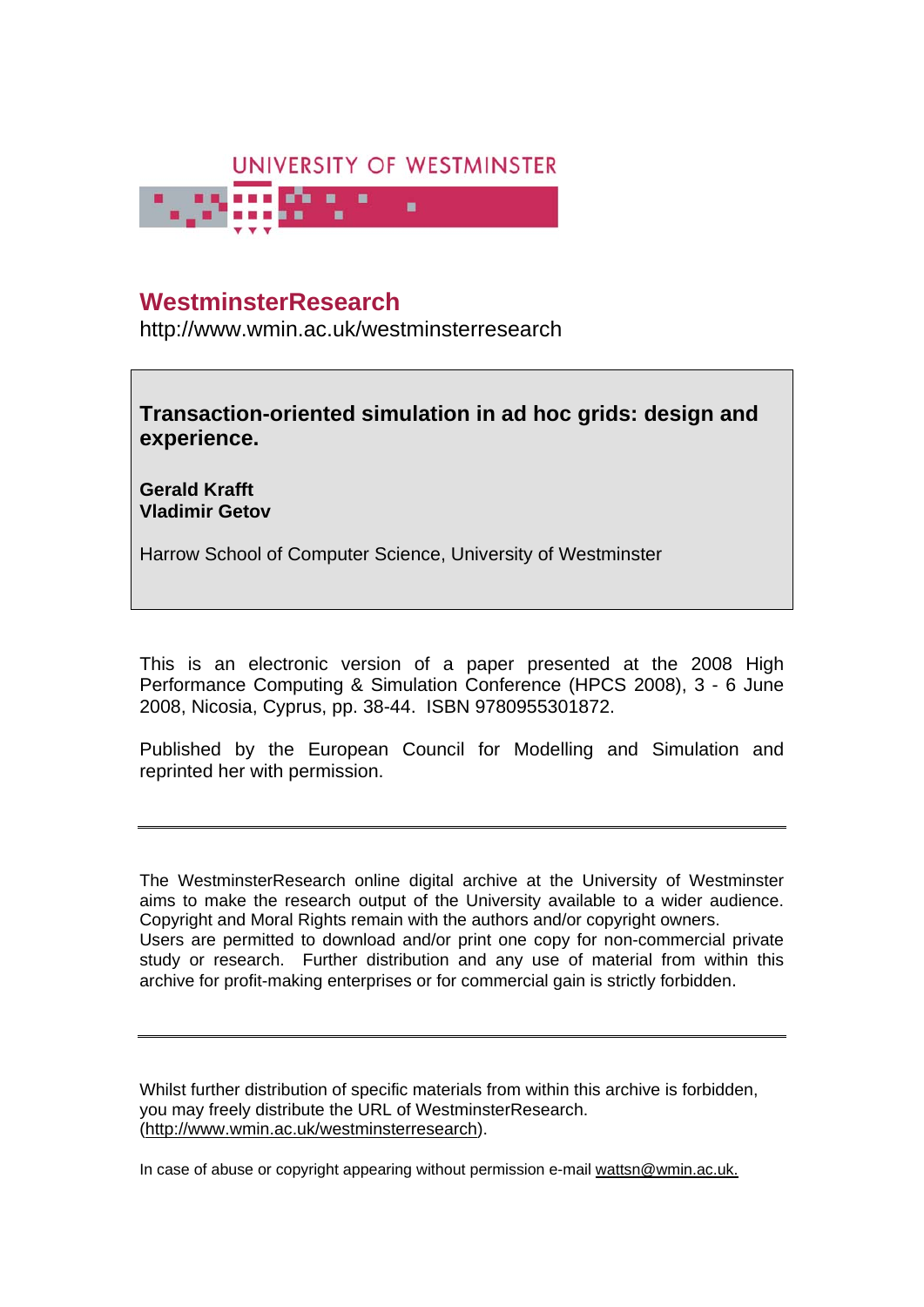## **TRANSACTION-ORIENTED SIMULATION IN AD HOC GRIDS: DESIGN AND EXPERIENCE**

Gerald Krafft and Vladimir Getov Harrow School of Computer Science University of Westminster Watford Rd, Northwick Park, Harrow HA1 3TP, U.K. E-mail: G.Krafft@gmx.net, V.S.Getov@wmin.ac.uk

## **KEYWORDS**

Distributed simulation, transaction-oriented simulation, grid and cluster computing, shock-resistant Time Warp.

## **ABSTRACT**

In this paper we analyse the requirements of performing parallel transaction-oriented simulations within loosely coupled systems like ad hoc grids. We focus especially on the space-parallel approach to parallel simulation and on discrete event synchronisation algorithms that are suitable for transaction-oriented simulation and the target environment of ad hoc grids. To demonstrate our findings, a Java-based parallel simulator for the transaction-oriented language GPSS/H is implemented on the basis of the most promising shock-resistant Time Warp (SRTW) synchronisation algorithm and using the grid framework ProActive. The analysis of our parallel simulator, based on experiments using the Grid'5000 platform, shows that the SRTW algorithm can successfully reduce the number of rolled back transaction moves but it also reveals circumstances in which the SRTW algorithm can be outperformed by the normal Time Warp algorithm. Finally, possible improvements to the SRTW algorithm are proposed in order to avoid such problems.

## **1. INTRODUCTION**

Transaction-oriented simulation is a special case of discrete event simulation that uses two types of objects, stationary objects called blocks and mobile objects called transactions that move through the model and change the state of the blocks. The movement of a transaction can be delayed or blocked by a stationary object but otherwise transactions always move at a certain simulation time meaning that the simulation time does not progress while a transaction is moved. Because such a movement of a transaction describes an action with a specific timestamp that changes the state of the model it is equivalent to an event in discrete event simulation. Inferred from this equivalency most aspects and findings for discrete event simulation can also be applied to transaction-oriented simulation and vice versa. Transaction-oriented simulation is best suited for the simulation of systems that are based on units of traffic competing for the use of specific resources which covers a wide area of applications. Typical examples include communication systems, transportation systems, manufacturing systems and general queuing systems. The best-known transaction-oriented simulation language is GPSS and its extended version GPSS/H (Schriber 1991).

Parallel and distributed computing offers a way to reduce the runtime of large and complex computer simulations as for instance required in engineering. military, biology and climate research. But the growing complexity of simulation models can reach the limits of today's high-performance parallel computer systems that in addition also induce a very significant cost factor.

Grid platforms can provide large-scale computing at lower costs by allowing several organisations to share their resources. But traditional grid infrastructures are relatively static environments that require a dedicated administrative authority and therefore are not well suited for transient short-term collaborations of small organisations with fewer resources. Ad hoc grids enable the design of such dynamic and transient resourcesharing infrastructures (Smith et al. 2004) that allow even small organisations or individual users to form grid environments on demand. They make grid computing and grid resources widely available to small organisations and mainstream users allowing them to perform resource demanding computing tasks like complex computer simulations.

There are several approaches to performing simulations distributed across a parallel computer system. The space-parallel approach (Fujimoto 1993) is one of these approaches that is robust, applicable to many different simulation types and can be used to speed up single simulation runs. It requires for the simulation model to be partitioned into relatively independent sub-systems that are assigned to logical processes (LPs). Each LP may then be processed on a different node. Synchronisation between these LPs is still required because the model sub-systems are usually not fully independent. A lot of past research has concentrated on different synchronisation algorithms for parallel simulation. Some of these are only suitable for certain types of parallel computers such as shared memory systems.

This work investigates the possibility of performing parallel transaction-oriented simulation in ad hoc grid environments with the main focus on the aspects of parallel simulation. Potential synchronisation algorithms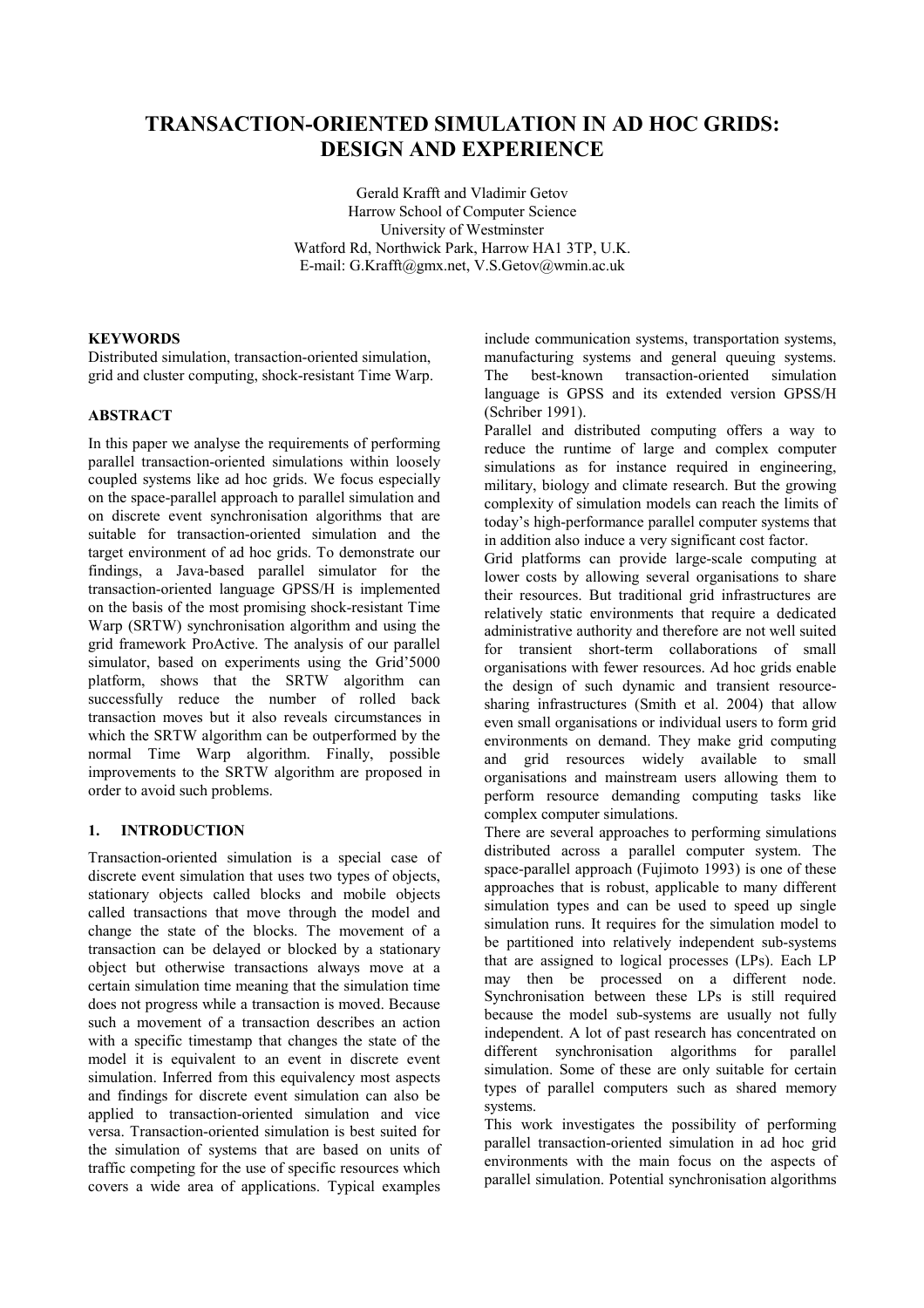and other simulation aspects are analysed in respect of their suitability for transaction-oriented simulation and ad hoc grids as the target environment and the chosen solutions are described and reasons for their choice given. To demonstrate the solutions a Java-based parallel simulator for the transaction-oriented language GPSS/H is implemented and evaluated using a set of simple example simulation models.

## **2. SYNCHRONISATION ALGORITHMS**

## **2.1. Requirements**

The choice of synchronisation algorithm can have a significant influence on how much of the parallelism that exists in a simulation model will be utilised by the parallel simulation system. An overview of the two main groups of synchronization algorithms described as conservative and optimistic algorithms can be found in (Das 1996). Conservative algorithms utilise the parallelism less well than optimistic algorithms because they require guarantees, which in most cases are derived from additional knowledge about the behaviour of the simulation model, like for instance the communication topology or lookahead attributes of the model. For this reason conservative algorithms are often used to simulate very specific systems where such knowledge is given or can easily be derived from the model. For general purpose simulation systems optimistic algorithms are better suited as they can utilise the parallelism within a model to a higher degree without requiring any guarantees or additional knowledge. The best-known optimistic algorithm is Time Warp (TW) (Jefferson 1985). But in many situations TW can show an over-optimistic behaviour leading to uncommitted simulation progress being undone as a result of rollbacks. Subsequent research has therefore focused on limiting the optimism in TW if required and in a self adapting way.

Another important aspect of choosing the right synchronisation algorithm is the relation between the performance properties of the expected parallel hardware architecture and the granularity of the parallel algorithm. In order for the parallel algorithm to perform well in general on the target hardware environment the granularity of the algorithm, i.e. the ratio between computation and communication has to fit the ratio of the computation performance and communication performance provided by the parallel hardware.

Considering the target environment of ad hoc grids and the goal of designing and implementing a general parallel simulation system based on the transactionoriented simulation language GPSS/H we concluded that the best suitable synchronisation algorithm is an optimistic or hybrid algorithm that has a coarse grained granularity. The algorithm should require only little communication compared to the volume of computation it performs. At the same time the algorithm needs to be flexible enough to adapt to a changing environment, as this is the case in ad hoc grids. A further requirement is that the algorithm can be adapted to and is suitable for transaction-oriented simulation.

## **2.2. Algorithm Selection**

A promising algorithm found for these requirements is the SRTW algorithm (Ferscha and Johnson 1999). This algorithm has some similarities with the elastic time algorithm (Srinivasan and Reynolds 1995) and also the adaptive memory management algorithm (Das and Fujimoto 1997) but at the same time is suitable for loosely coupled distributed systems like grids. Similar to the elastic time algorithm state vectors are used to describe the current states of all LPs plus a set of functions to determine the output vector but the SRTW algorithm does not require a global state. Instead each LP separately tries to optimise its parameters towards the best performance. Similar to the adaptive memory management algorithm the optimism is controlled indirectly be setting artificial memory limits but for the SRTW algorithm each LP will limit its own memory instead of using an overall memory limit for the whole simulator.

The SRTW algorithm is described by (Ferscha and Johnson 1999) as a fully distributed approach to controlling the optimism in TW that requires no additional communication between the LPs. It is based on the TW algorithm but extends each LP with a control component called logical process control component (LPCC) that constantly collects information about the current state of the LP using a set of sensors. These sets of sensor values are then translated into sets of indicator values representing state vectors for the LP. The LPCC will keep a history of such state vectors using a clustering technique so that it can search for past state vectors that are similar to the current state vector but provide a better performance indicator. An actuator value will be derived from the most similar of such state vectors that is subsequently used to control the optimism of the LP.

As the SRTW algorithm was designed for discrete event simulation its sensors and indicators had to be adapted to the equivalent values in transaction-oriented simulation.

## **3. SIMULATOR DESIGN ISSUES**

## **3.1. End of Simulation**

Another important aspect that had to be considered is the detection and correct handling of the simulation end. A transaction-oriented simulation is complete when the defined end state is reached, i.e. the termination counter reaches a value less or equal to zero. When using an optimistic synchronisation algorithm for the parallelisation of transaction-oriented simulation it is crucial to consider that optimistic algorithms will first execute all local events without guarantee that the causal order is correct. They will recover from wrong states by performing a rollback if it later turns out that the causal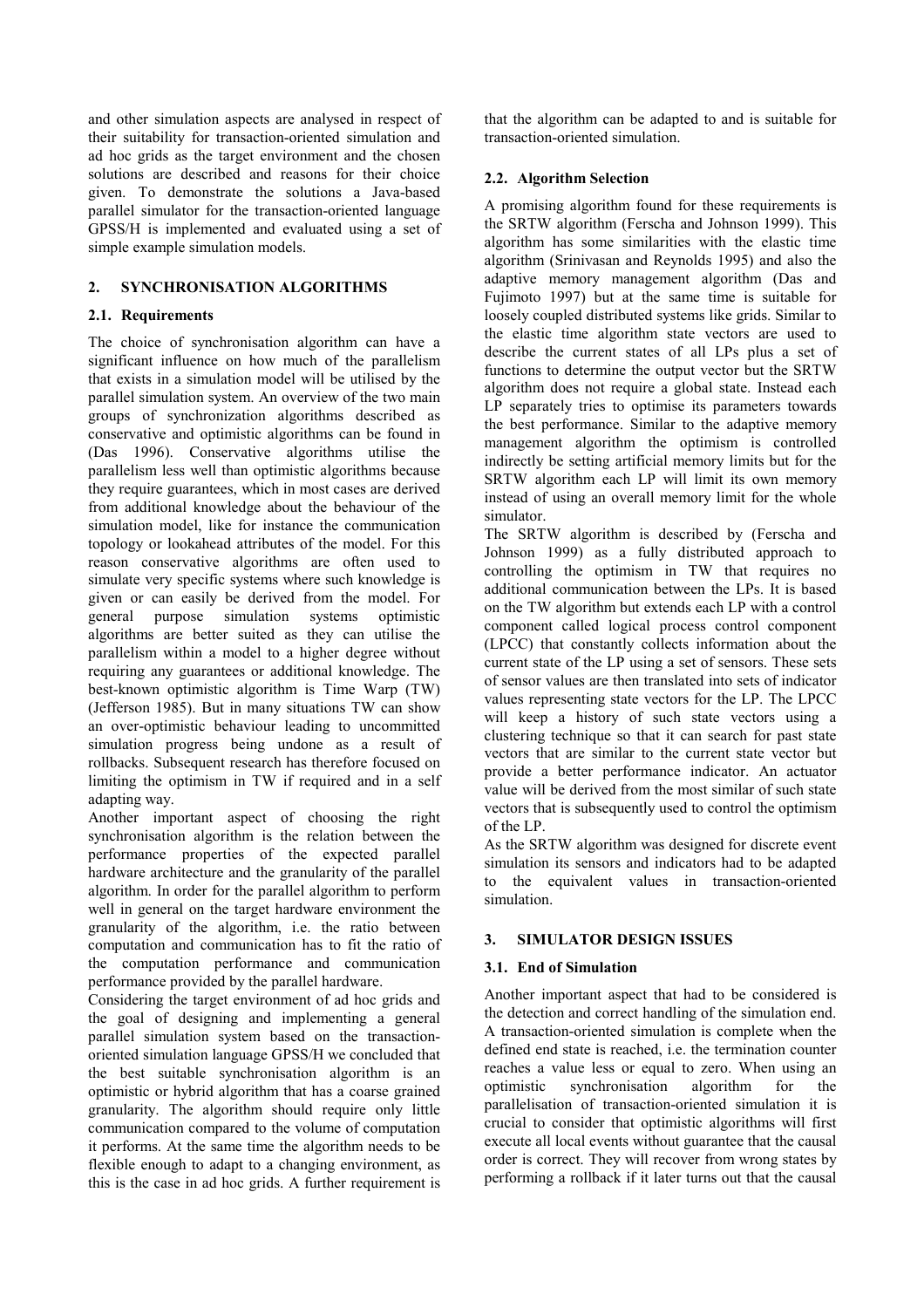order was violated. Therefore, any local state reached by an optimistic LP has to be considered provisional until a global virtual time (GVT) message has been received that guarantees the state. In addition, it is most likely that at any point in real time each of the LPs has reached a different local simulation time so that after an end state has been reached by one of the LPs, which is guaranteed by a GVT, it is important to synchronise the states of all LPs. Thus, the combined end state from all model partitions is equivalent to the model end state that would have been reached in a sequential simulator.

The mechanism suggested here leads to a consistent and correct global end state of the simulation considering the problems mentioned above. For this mechanism the LP reaching a provisional end state is switched into the provisional end mode. In this mode the LP will stop to process any further transactions leaving the local model partition in the same state but it will still respond to and process control messages like GVT parameter requests and it will receive transactions from other LPs that might cause a rollback. The LP will stay in this provisional end mode until the end of the simulation is confirmed by a GVT or a received transaction causes a rollback with a potential re-execution that is not resulting in the same end state. While the LP is in the provisional end mode additional GVT parameters are passed on for every GVT calculation denoting the fact that a provisional end state has been reached and the simulation time and priority of the transaction that caused the provisional end. The GVT calculation process can then assess whether the earliest current provisional end state is guaranteed by the GVT. If this is the case then all other LPs are forced to synchronise to the correct end state by rolling back using the simulation time and priority of the transaction that caused the provisional end and the simulation is stopped.

#### **3.2. Suitable Cancellation Technique**

Transaction-oriented simulation has some specific properties compared to discrete event simulation. One of these properties is that transactions do not consume simulation time while they are moving from block to block. This has an influence on which of the synchronisation algorithms are suitable for transactionoriented simulation but also on the cancellation techniques used. If a transaction moves from LP1 to LP2 then it will arrive at LP2 with the same simulation time that it had at LP1. A transaction moving from one LP to another is therefore equivalent to an event in discrete event simulation that when executed creates another event for the other LP with exactly the same timestamp. Because simulation models can contain loops, as it is for instance common for models of quality control systems where an item failing the quality control needs to loop back through the production process, this specific behaviour of transaction-oriented simulation can lead to endless rollback loops for certain cancellation techniques. Besides the original cancellation technique

introduced by (Jefferson 1985) that is known as aggressive cancellation another cancellation technique called lazy cancellation was suggested by (Gafni 1985). Figure 1 compares the rollback behaviour of aggressive cancellation and lazy cancellation in respect of such a loop within the simulation model.



Figure 1: Cancellation in Transaction-Oriented Simulation

It shows the movement of transaction x1 from LP1 to LP2 but without a delay in simulation time the transaction is transferred back to LP1. As a result LP1 will be rolled back to the simulation time just before x1 was moved. At this point two copies of transaction x1 will exist in LP1. The first one is x1 itself which needs to be moved again and the second is x1' which is the copy that was send back from LP2. This is the point from where the execution differs between lazy cancellation and aggressive cancellation. In lazy cancellation x1 is processed again resulting in the same transfer to LP2. But because x1 was sent to LP1 already it will not be transferred again and no anti-transaction will be sent. From here LP1 just proceeds moving the transactions in its transaction chain according to their simulation time (transaction priorities are ignored for this example). Apposed to that in aggressive cancellation the rollback results in an anti-transaction being sent out for x1 immediately which causes a second rollback in LP2 and another anti-transaction for x1' being sent back to LP1. At the end both LPs will end up in the same state in which they were before x1 was processed by LP1. The same cycle of events would start again without any actual simulation progress.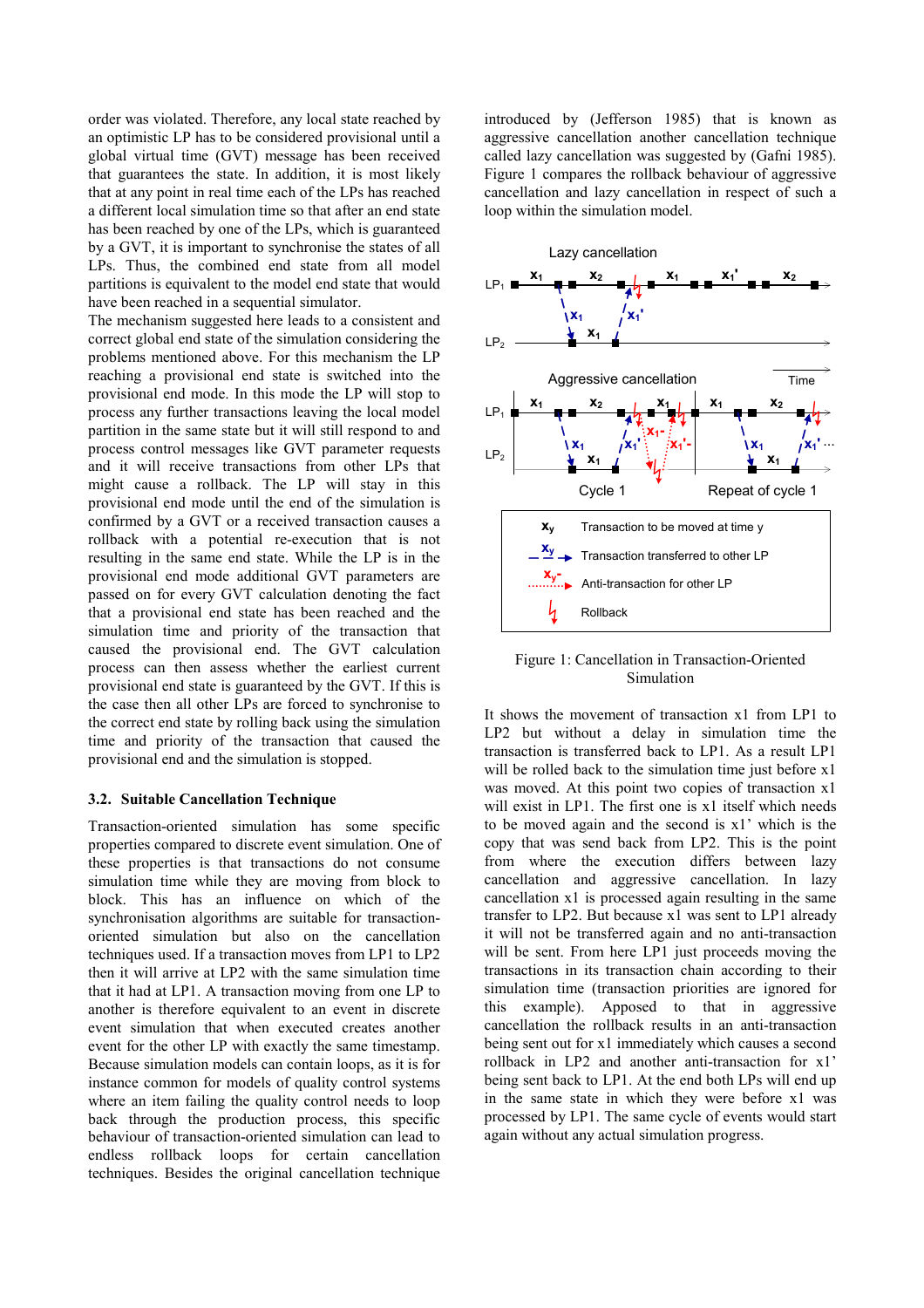In order to avoid the described endless rollback loops lazy cancellation needs to be used for parallel transaction-oriented simulation.

## **4. IMPLEMENTATION**

The parallel transaction-oriented simulator was implemented using the Java-based grid environment ProActive (INRIA 2000) that is very well suited for ad hoc grids. The overall architecture of the parallel simulator follows the Master-Slave approach. Figure 2 shows the simplified architecture of the parallel simulator including its main components.



Figure 2: Architecture Overview

The main parts of the parallel simulator are the simulation controller and the LPs. The simulation controller steers the overall simulation. It is created when the user starts the simulation and will use the model parser component to read the simulation model file and parse it into an object structure representation of the model. After the model is parsed the simulation controller creates LP instances, one for each model partition. The simulation controller and the LPs are implemented as active objects of ProActive so that they can communicate with each other via remote method calls. Communication will take place between the simulation controller and the LPs but also between the LPs themselves, for instance, in order to exchange transactions. Note that the communication between the LPs is not illustrated in Figure 2. After the LPs have been created and initialised, they will receive the model partitions to simulate from the simulation controller and the simulation is started. The main component of each LP is the simulation engine, which contains the transaction chain and the model partition that is simulated. The simulation engine is the part that is performing the actual simulation. It is moving the transactions from block to block by executing the block functionality using the transactions. The implementation of the LPs follows the optimistic TW algorithm. It uses state checkpointing, i.e. each LP contains a state list that stores historic simulation states allowing them to perform rollbacks if required. Lazy cancellation is implemented in order to propagate the cancellation of transactions already sent to other LPs. There are other lists within the simulation engine that are not shown in Figure 2, for instance the list of transactions received and the list of transactions sent. The LPs are extended further to operate according to the SRTW algorithm as described by (Ferscha and Johnson 1999). This is achieved by adding an LPCC and specific sensors into each LP. The sensor values are periodically read by the LPCC and converted into indicators. The most important indicators for the SRTW algorithm are the number of events committed per second and the average number of events in use. The first one describes the simulation progress and the second is artificially limited by the LPCC in order to reduce the optimism if required. For transaction-oriented simulation the equivalent indicators are the number of committed transaction moves per second and the average number of uncommitted transaction moves consisting of transaction moves that have been performed but not yet committed and transaction moves that are scheduled to be performed. The LPCC stores each indicator set in a cluster space and then uses it to find a similar past indicator set that promises better performance and to derive a new actuator value from the indicator set found. An option to disable the LPCC allows the simulator to either operate in SRTW mode or in TW mode.

The simulation controller will perform GVT calculations necessary to establish the overall progress of the simulation and to allow LPs to reclaim memory through fossil collection. GVT calculation will also be used to confirm a provisional simulation end state that might be reached by one of the LPs.

When the end of the simulation is reached then the simulation controller will ensure that the partial models in all LPs are set to the correct and consistent end state and it will collect and assemble information from all LPs to output the post simulation report.

## **5. SIMULATION RESULTS**

The performance of a distributed simulation depends on several factors such as the simulation model and how it is partitioned, the hardware performance of the nodes processing the LPs plus any additional loads on these nodes and the performance of the communication channels between the LPs. It also depends on how efficient the synchronization algorithm can utilise the parallelism within the model. This includes whether an optimistic simulation leads to many and possibly cascaded rollbacks because of over-optimistic processing. Over-optimistic processing can itself be a result of the simulation model or different and changing processing speeds of the LPs.

The evaluation of the simulator therefore concentrates on whether the SRTW algorithm can limit the optimism compared to TW if required and on other effects it has on simulation performance. The two example simulation models used were deliberately kept very simple in order to evaluate specific aspects of the algorithms. Each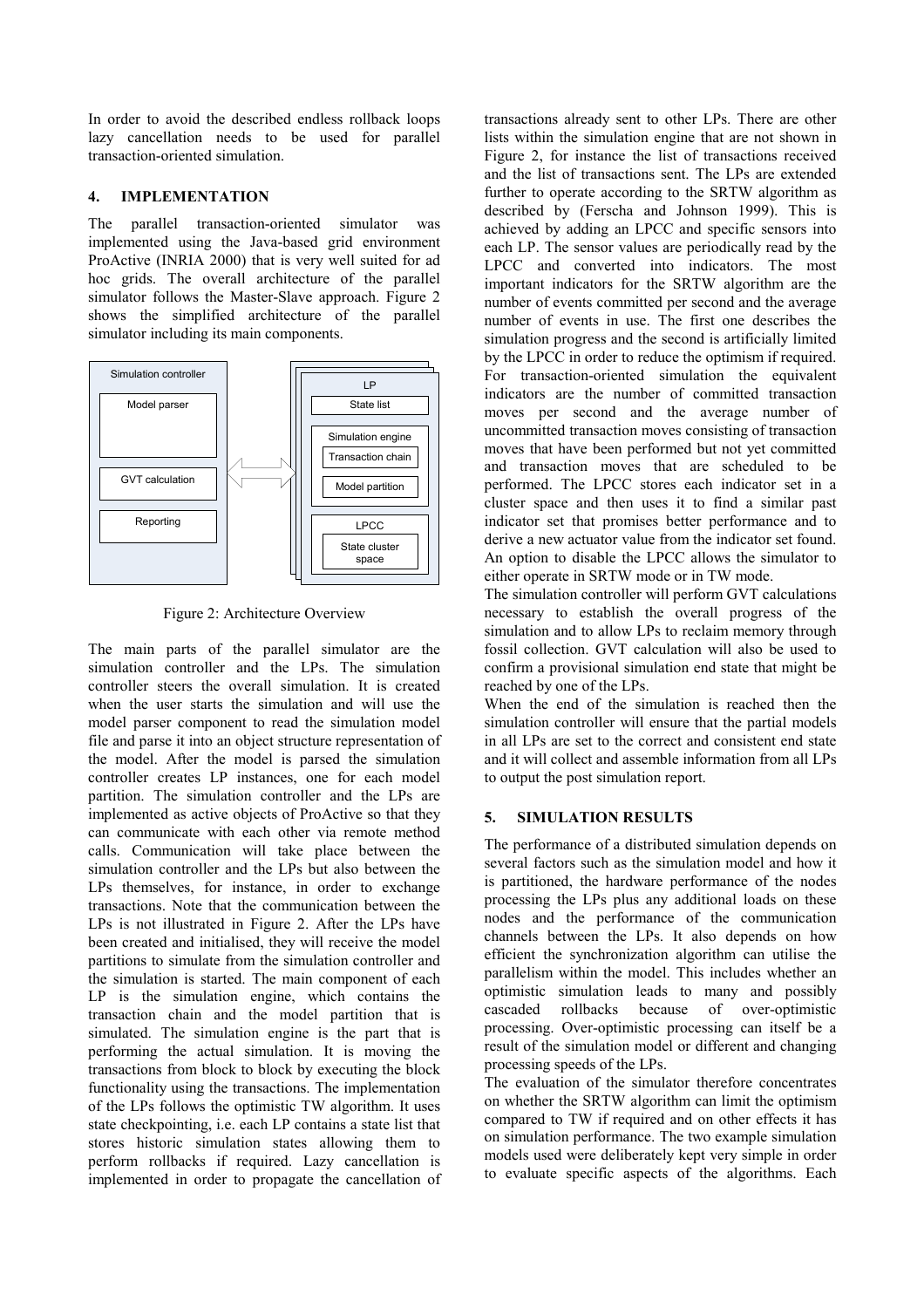example simulation model was run once in SRTW mode and once in TW mode. The validation runs were performed on the Grid'5000 platform with each LP and the simulation controller using a separate node of the Azur cluster at the Sophia Antipolis site. This cluster consists of IBM eServer 325 machines with two 2.0GHz AMD Opteron 246 CPUs per node. Communication between the nodes took place through a gigabit Ethernet link.

## **5.1. Reduction of Rolled Back Transaction Moves**

The simulation model used for the first evaluation is shown in Figure 3. It contains two partitions each simulated by a separate LP. Both partitions have a GENERATE block and a TERMINATE block but in addition partition 1 also contains a TRANSFER block that with a very small probability of 0.001 sends some of its transactions to partition 2. The whole model is constructed so that partition 2 is ahead of partition 1 regards simulation time, achieved through the different configuration of the GENERATE blocks, and that occasionally partition 2 receives a transaction from partition 1. Because partition 2 is ahead in simulation time, this will lead to rollbacks in partition 2. The simulation stops after 120000 transactions have been terminated in the second partition. This model attempts to emulate the common scenario where a distributed simulation uses nodes with different performance parameters or partitions that create different loads so that during the simulation the LPs drift apart and some of them are further ahead in simulation time than others leading to rollbacks and re-execution.

```
PARTITION Partition1, 120000
GENERATE 1,0 
TRANSFER 0.001,Label1 
TERMINATE 0 
PARTITION Partition2,120000 
GENERATE 3,0,5000 
Label1 TERMINATE 1
```
Figure 3: Simulation Model 1

The model was simulated once in SRTW mode and once in TW mode by enabling or disabling the LPCCs within all LPs of the simulator. We found that in SRTW mode the LPCC of LP2 successfully reduces the number of rolled back transaction moves compared to the TW mode by limiting the number of uncommitted transaction moves using the actuator. Figure 4 shows the actuator values set by the LPCC during the simulation. For some of the processing intervals no actuator value was set because the LPCC could not find a past state vector with a better performance indicator.



Figure 4: LP2 Actuator Value Graph

The actual reduction in the number of rolled back transaction moves within LP2 over the whole simulation can be seen in Table 1. It shows that the simulation run using SRTW required 74232 less rolled back transaction moves, which is around 19% less compared to the simulation run using TW. As a result the total number of transaction moves performed by the simulation was also reduced leading to a better average simulation performance of 5502 time unites per second in SRTW mode compared to 4637 time unites per second in TW mode.

Table 1: LP2 Processing Statistics

| LP statistic item                   | <b>SRTW</b> | TW     |
|-------------------------------------|-------------|--------|
| Total transaction moves rolled back | 308790      | 383022 |
| Total simulated transaction moves   | 428790      | 503022 |

## **5.2. TW Outperforming SRTW**

During the testing of the parallel simulator we found that in some cases the TW algorithm can outperform the SRTW algorithm. This second evaluation demonstrates this in an example. The simulation model is very similar to the one used in the first evaluation. It contains two partitions with the first partition transferring some of its transactions to the second partition but this time the GENERATE blocks are configured so that the first partition is ahead in simulation time compared to the second. The simulation is finished after 5000 transactions have been terminated in one of the partitions. The complete simulation model can be seen in Figure 5.

```
PARTITION Partition1,5000 
GENERATE 1,0,4000 
TRANSFER 0.3,Label1 
TERMINATE 1 
PARTITION Partition2,5000 
GENERATE 1,0 
Label1 TERMINATE 1
```
Figure 5: Simulation Model 2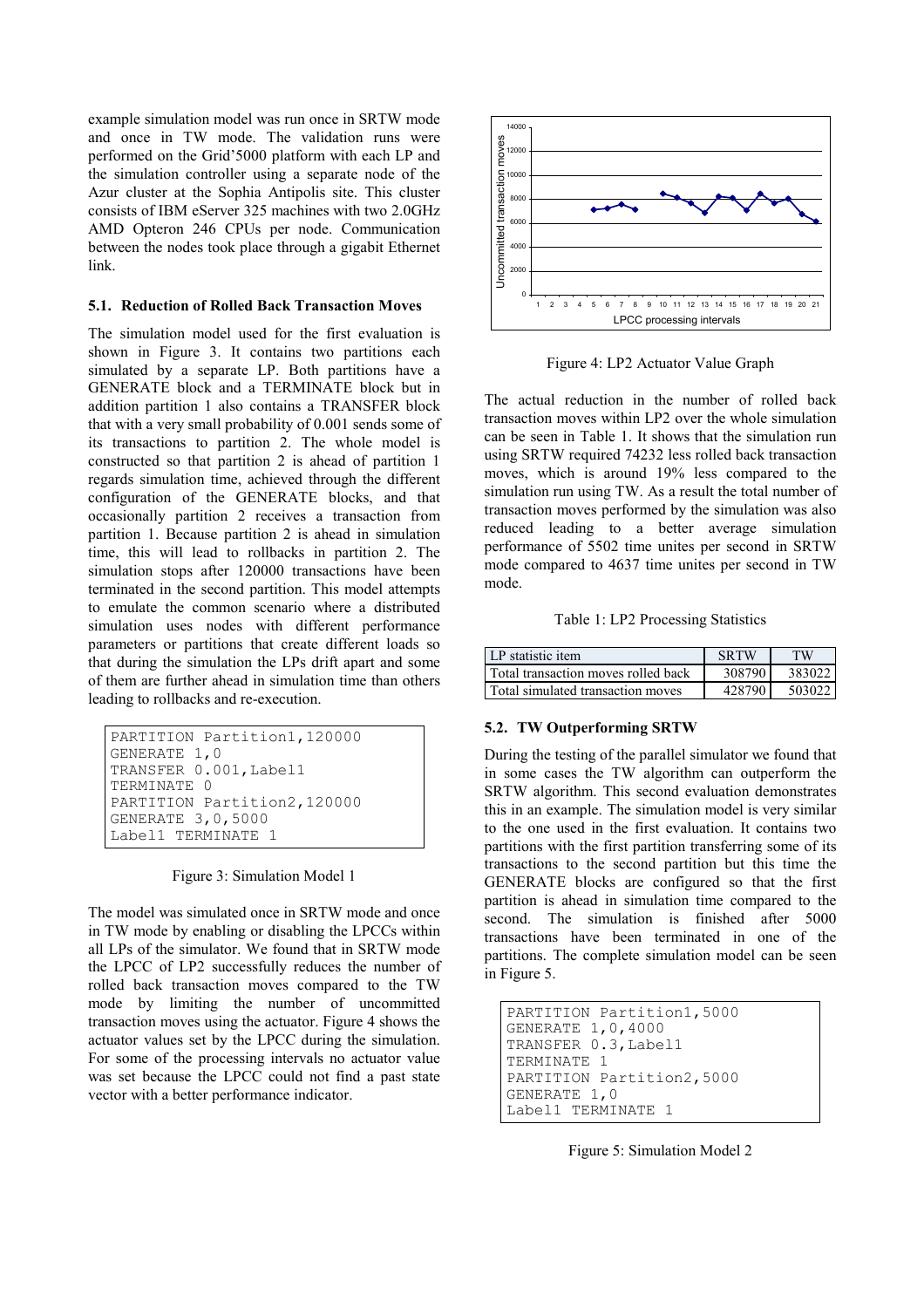As a result of the changed GENERATE block configuration and the first partition being ahead of the second partition in simulation time, all transactions received by partition 2 from partition 1 are in the future for partition 2 and no rollbacks will be caused. But it will lead to a steady increase of the number of outstanding transactions within partition 2 pushing up the indicator for the number of uncommitted transaction moves during the simulation.

The first simulation run was performed with the LPCC enabled, i.e. in SRTW mode. The significant effect of the simulation run is that the LPCC in LP2 starts setting actuator values in order to steer the local simulation processing towards a past state that promises better performance but because the number of uncommitted transaction moves within the second partition increases as a result of the transactions received from partition 1 the actuator values set by the LPCC tend to be lower than the current number of uncommitted transaction moves resulting in the actuator value being exceeded and the LP being switched into cancelback mode. The cancelback mode forces the LP2 to temporarily stop processing transactions and to cancel back some of the transactions received from LP1 leading to the overall simulation progress being slowed down. Figure 6 shows the actuator values applied by the LPCC in LP2. For most of the simulation the actuator was set to a value of around 2000 uncommitted transaction moves. All intervals that had an actuator value set led to the LPCC switching the LP2 into cancel back mode resulting in a significantly reduced rate of committed transaction moves in LP2 as shown in Figure 7.



Figure 6: LP2 Actuator Value Graph

The second simulation run of this model was performed with the LPCC disabled, i.e. in TW mode. There were no rollbacks during the simulation and none of the LPs were artificially slowed down leading to an optimum average simulation performance for the model and setup of 165.7 time units per second. In SRTW mode the average simulation performance for the same model was dramatically reduced to 27.7 time units per second.



Figure 7: LP2 Simulation Progress Rate

## **6. DISCUSSION AND FUTURE WORK**

The evaluation using the first example simulation model demonstrated that the SRTW algorithm can successfully reduce the amount of rolled back simulation work compared to TW. By limiting the optimism the SRTW algorithm reduced the number of rolled back transaction moves around 19%.

The second example simulation model revealed a problem of the SRTW algorithm. The TW algorithm provides ideal performance for this model because no rollbacks were caused and therefore none of the simulation work needed to be undone. Any superior synchronization algorithm would be expected to perform this simulation model with similar performance like TW. However, the SRTW algorithm performs significantly worse than the TW algorithm because it attempts to limit optimism in an LP that is already behind in respect of simulation time and that is not causing any rollbacks leading to a significant slowdown of the overall simulation progress. The SRTW algorithm fails in this scenario because the adaptive optimization within the LPs is purely based on local information that is not always sufficient for the algorithm to make the correct decision. Making the LPs aware of their position within the global progress window (GPW) as suggested by (Tay et al. 1997) could be a way of avoiding such problems. The SRTW algorithm already requires GVT calculations in order to establish the values of its performance indicators and this GVT calculation could easily be extended to calculate the global furthest time (GFT) giving all LPs an additional indicator of their position within the GPW.

In future work the parallel simulator could be extended to use a changed SRTW algorithm that is aware of the GPW and perhaps also implement the adaptive throttle scheme as described by (Tay et al. 1997) so that further comparisons of these algorithms are possible. Future studies could also investigate how the SRTW algorithm or an improved version of it reacts to communication delays that are likely to occur in Internet based grids.